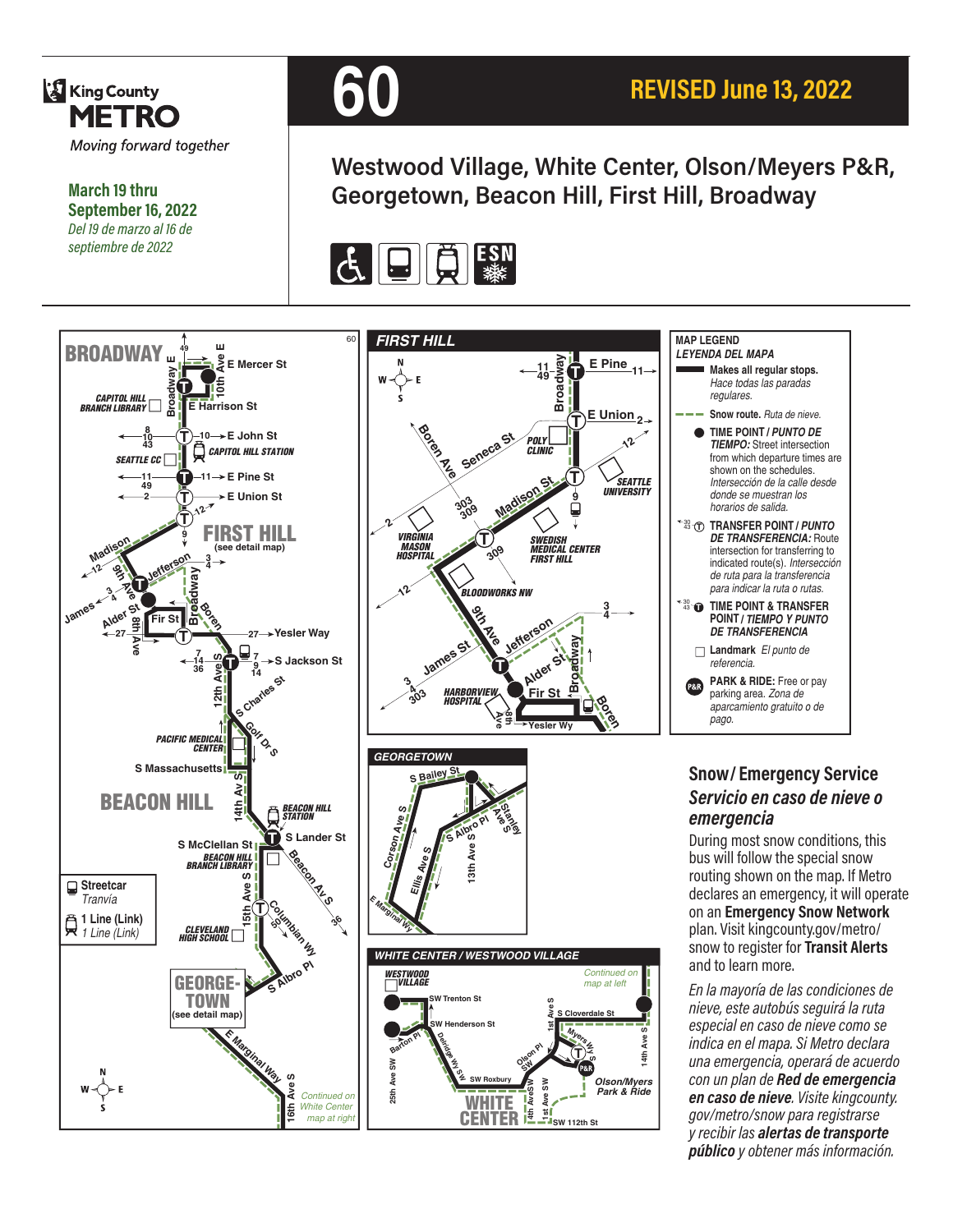## Route 60 Monday thru Friday to Broadway

*Servicio de lunes a viernes a Broadway*

| Westwood<br>Village     | <b>South Park</b>  | Georgetown       | <b>Beacon Hill</b> | Chinatown/<br><b>Int'l District</b> | <b>First Hill</b> |                                        | <b>Capitol Hill</b>          |
|-------------------------|--------------------|------------------|--------------------|-------------------------------------|-------------------|----------------------------------------|------------------------------|
| 25th Ave                | 14th Ave S &       | 13th Ave S       | Beacon Ave S       | 12th Ave S &                        | 9th Ave           | Broadway                               | <b>Broadway E</b>            |
| SW & SW<br>Henderson St | S Cloverdale<br>St | &<br>S Bailey St | & S Lander St      | S Jackson St                        | &                 | &<br>E Pine St                         | &<br>E Harrison              |
|                         |                    |                  |                    |                                     | Alder St          |                                        |                              |
| Stop #39980             | Stop #32150        | Stop #41740      | Stop #3470         | Stop #41900                         | Stop #41930       | Stop #41970                            | Stop #11190                  |
| 4:14<br>4:44            | 4:29<br>4:59       | 4:35<br>5:05     | 4:47<br>5:17       | 4:54<br>5:24                        | 4:59<br>5:30      | 5:08 <sup>‡</sup><br>5:39#             | 5:14<br>$5:45+$              |
| 5:13                    | 5:29               | 5:36             | 5:48               | 5:55                                | 6:01              | $6:10+$                                | 6:16#                        |
| 5:39<br>5:59            | 5:55<br>6:15       | 6:02<br>6:22     | 6:14<br>6:34       | 6:21<br>6:41                        | 6:27<br>6:47      | $6:36‡$<br>6:56‡                       | 6:42‡<br>7:02‡               |
| 6:15                    | 6:31               | 6:38             | 6:50               | 6:58                                | 7:05              | 7:14                                   | 7:20‡                        |
| 6:29                    | 6:45               | 6:52             | 7:07               | 7:15                                | 7:22              | 7:31                                   | 7:37 <sup>‡</sup>            |
| 6:39<br>6:49            | 6:55<br>7:05       | 7:02<br>7:12     | 7:17<br>7:27       | 7:25                                | 7:32<br>7:42      | 7:41<br>7:51                           | 7:47 <sup>‡</sup><br>7:57‡   |
| 7:01                    | 7:17               | 7:24             | 7:39               | 7:35<br>7:49                        | 7:56              | 8:05 <sup>‡</sup>                      | $8:11$ ‡                     |
| 7:13                    | 7:29               | 7:36             | 7:51               | 8:01                                | 8:08              | 8:17 <sup>‡</sup>                      | $8:23\ddagger$               |
| 7:25<br>7:37            | 7:41<br>7:54       | 7:48<br>8:01     | 8:03<br>8:16       | 8:13<br>8:26                        | 8:20<br>8:33      | $8:29+$<br>8:42 <sup>‡</sup>           | $8:35+$<br>8:48 <sup>‡</sup> |
| 7:49                    | 8:06               | 8:13             | 8:28               | 8:38                                | 8:45              | 8:54 <sup>‡</sup>                      | $9:00^{\ddagger}$            |
| 8:01                    | 8:18               | 8:25             | 8:40               | 8:50                                | 8:57              | 9:06#                                  | $9:12$ ‡                     |
| 8:13<br>8:25            | 8:30<br>8:42       | 8:37<br>8:49     | 8:52               | 9:02                                | 9:09<br>9:21      | 9:18 <sup>‡</sup>                      | 9:24<br>9:37 <sup>‡</sup>    |
| 8:37                    | 8:54               | 9:01             | 9:04<br>9:16       | 9:14<br>9:26                        | 9:33              | 9:30 <sup>‡</sup><br>9:45 <sup>‡</sup> | 9:52 <sup>‡</sup>            |
| 8:49                    | 9:06               | 9:13             | 9:28               | 9:36                                | 9:43              | $9:55^{\ddagger}$                      | 10:02‡                       |
| 9:01                    | 9:18               | 9:25             | 9:37               | 9:45                                | 9:52              | 10:04‡                                 | 10:11‡                       |
| 9:13<br>9:25            | 9:30<br>9:41       | 9:37<br>9:48     | 9:49<br>10:00      | 9:57<br>10:08                       | 10:04<br>10:15    | 10:16‡<br>10:27‡                       | 10:23‡<br>10:34‡             |
| 9:37                    | 9:53               | 10:00            | 10:12              | 10:19                               | 10:26             | 10:38‡                                 | 10:45‡                       |
| 9:49                    | 10:05              | 10:12            | 10:24              | 10:31                               | 10:38             | 10:50‡                                 | 10:57‡                       |
| 10:01<br>10:13          | 10:17<br>10:29     | 10:24<br>10:36   | 10:36<br>10:48     | 10:43<br>10:55                      | 10:50<br>11:02    | 11:02‡<br>11:14‡                       | 11:09‡<br>11:21‡             |
| 10:25                   | 10:41              | 10:48            | 11:00              | 11:07                               | 11:14             | 11:26‡                                 | 11:33‡                       |
| 10:37                   | 10:53              | 11:00            | 11:12              | 11:19                               | 11:26             | 11:38‡                                 | 11:45‡                       |
| 10:49<br>11:01          | 11:05<br>11:17     | 11:12<br>11:24   | 11:24<br>11:36     | 11:31<br>11:43                      | 11:38<br>11:50    | 11:50‡<br>12:02‡                       | 11:57‡<br>12:09‡             |
| 11:13                   | 11:29              | 11:36            | 11:48              | 11:55                               | 12:02             | 12:14‡                                 | 12:21‡                       |
| 11:25                   | 11:41              | 11:48            | 12:00              | 12:07                               | 12:14             | 12:26‡                                 | 12:33‡                       |
| 11:37<br>11:49          | 11:53<br>12:05     | 12:00<br>12:12   | 12:12<br>12:24     | 12:19<br>12:31                      | 12:26<br>12:38    | 12:38‡<br>12:50‡                       | 12:45‡<br>12:57‡             |
| 12:01                   | 12:17              | 12:24            | 12:36              | 12:43                               | 12:50             | 1:02‡                                  | 1:09‡                        |
| 12:13                   | 12:29              | 12:36            | 12:48              | 12:55                               | 1:02              | 1:141                                  | $1:21 \;$                    |
| 12:25<br>12:37          | 12:41<br>12:53     | 12:48<br>1:00    | 1:00<br>1:12       | 1:07<br>1:19                        | 1:14<br>1:26      | 1:26 <sup>‡</sup><br>1:38‡             | 1:33‡<br>1:45‡               |
| 12:49                   | 1:05               | 1:12             | 1:24               | 1:31                                | 1:38              | 1:50‡                                  | 1:57‡                        |
| 1:01                    | 1:17               | 1:24             | 1:36               | 1:43                                | 1:50              | 2:02‡                                  | 2:09‡                        |
| 1:13<br>1:25            | 1:29<br>1:41       | 1:36<br>1:48     | 1:48<br>2:00       | 1:55<br>2:07                        | 2:02<br>2:14      | 2:14 <sup>‡</sup><br>2:26‡             | 2:21‡<br>2:33‡               |
| 1:37                    | 1:53               | 2:00             | 2:12               | 2:19                                | 2:26              | 2:38‡                                  | 2:45‡                        |
| 1:49                    | 2:05               | 2:12             | 2:24               | 2:31                                | 2:39              | 2:51‡                                  | 2:58‡                        |
| 2:01<br>2:13            | 2:17<br>2:29       | 2:24<br>2:36     | 2:37<br>2:49       | 2:45<br>2:57                        | 2:53<br>3:05      | 3:05#<br>3:17 <sup>‡</sup>             | 3:12‡<br>3:24‡               |
| 2:25                    | 2:42               | 2:49             | 3:02               | 3:10                                | 3:17              | 3:29 <sup>‡</sup>                      | 3:36‡                        |
| 2:37                    | 2:54               | 3:01             | 3:14               | 3:22                                | 3:29              | 3:41 <sup>‡</sup>                      | 3:48‡                        |
| 2:49<br>3:01            | 3:06<br>3:18       | 3:13<br>3:25     | 3:26<br>3:38       | 3:34<br>3:46                        | 3:41<br>3:53      | 3:54‡<br>4:06‡                         | 4:01‡<br>4:13‡               |
|                         |                    | 3:40             | 3:54               | 4:01                                | 4:08              | 4:21#                                  | 4:28‡                        |
| 3:26                    | 3:43               | 3:50             | 4:03               | 4:11                                | 4:18              | 4:31#                                  | 4:38‡                        |
| 3:36<br>3:48            | 3:53<br>4:05       | 4:00<br>4:12     | 4:13<br>4:25       | 4:21<br>4:33                        | 4:28<br>4:40      | 4:411<br>4:53‡                         | 4:48‡<br>5:00‡               |

| Westwood<br>Village                                                                                                                                                                            | <b>South Park</b>                                                                                                                                                                               | Georgetown                                                                                                                                                                                      | <b>Beacon Hill</b>                                                                                                                                                                              | Chinatown/<br><b>Int'l District</b>                                                                                                                                                             | <b>First Hill</b>                                                                                                                                                                                |                                                                                                                                                                                                                                                                                                                                       | <b>Capitol Hill</b>                                                                                                                                                                                                                                                                                                                                                            |
|------------------------------------------------------------------------------------------------------------------------------------------------------------------------------------------------|-------------------------------------------------------------------------------------------------------------------------------------------------------------------------------------------------|-------------------------------------------------------------------------------------------------------------------------------------------------------------------------------------------------|-------------------------------------------------------------------------------------------------------------------------------------------------------------------------------------------------|-------------------------------------------------------------------------------------------------------------------------------------------------------------------------------------------------|--------------------------------------------------------------------------------------------------------------------------------------------------------------------------------------------------|---------------------------------------------------------------------------------------------------------------------------------------------------------------------------------------------------------------------------------------------------------------------------------------------------------------------------------------|--------------------------------------------------------------------------------------------------------------------------------------------------------------------------------------------------------------------------------------------------------------------------------------------------------------------------------------------------------------------------------|
| 25th Ave<br>SW & SW<br><b>Henderson St</b>                                                                                                                                                     | 14th Ave S &<br>S Cloverdale<br>St                                                                                                                                                              | 13th Ave S<br>&<br>S Bailey St                                                                                                                                                                  | Beacon Ave S<br>& S Lander St                                                                                                                                                                   | 12th Ave S &<br>S Jackson St                                                                                                                                                                    | 9th Ave<br>&<br>Alder St                                                                                                                                                                         | Broadway<br>&<br>E Pine St                                                                                                                                                                                                                                                                                                            | Broadway E<br>&<br>E Harrison                                                                                                                                                                                                                                                                                                                                                  |
| Stop #39980                                                                                                                                                                                    | Stop #32150                                                                                                                                                                                     | Stop #41740                                                                                                                                                                                     | Stop #3470                                                                                                                                                                                      | Stop #41900                                                                                                                                                                                     | Stop #41930                                                                                                                                                                                      | Stop #41970                                                                                                                                                                                                                                                                                                                           | Stop #11190                                                                                                                                                                                                                                                                                                                                                                    |
| 4:01<br>4:13<br>4:25<br>4:37<br>4:49<br>5:01<br>5:13<br>5:25<br>5:37<br>5:49<br>6:01<br>6:16<br>6:36<br>6:56<br>7:16<br>7:36<br>7:56<br>8:16<br>8:36<br>8:56<br>9:16<br>9:46<br>10:16<br>10:57 | 4:18<br>4:30<br>4:42<br>4:54<br>5:06<br>5:18<br>5:30<br>5:42<br>5:53<br>6:05<br>6:17<br>6:32<br>6:51<br>7:11<br>7:31<br>7:51<br>8:11<br>8:31<br>8:51<br>9:11<br>9:31<br>10:01<br>10:31<br>11:12 | 4:25<br>4:37<br>4:49<br>5:01<br>5:13<br>5:25<br>5:37<br>5:49<br>6:00<br>6:12<br>6:24<br>6:39<br>6:58<br>7:18<br>7:38<br>7:58<br>8:18<br>8:38<br>8:58<br>9:18<br>9:38<br>10:08<br>10:38<br>11:18 | 4:38<br>4:50<br>5:02<br>5:14<br>5:26<br>5:38<br>5:50<br>6:02<br>6:13<br>6:25<br>6:37<br>6:51<br>7:10<br>7:30<br>7:50<br>8:10<br>8:30<br>8:50<br>9:10<br>9:30<br>9:50<br>10:20<br>10:50<br>11:28 | 4:46<br>4:58<br>5:10<br>5:22<br>5:34<br>5:45<br>5:57<br>6:09<br>6:20<br>6:32<br>6:44<br>6:58<br>7:17<br>7:37<br>7:57<br>8:17<br>8:37<br>8:57<br>9:17<br>9:37<br>9:57<br>10:27<br>10:57<br>11:35 | 4:53<br>5:05<br>5:17<br>5:29<br>5:41<br>5:51<br>6:03<br>6:15<br>6:26<br>6:38<br>6:49<br>7:03<br>7:22<br>7:42<br>8:02<br>8:22<br>8:42<br>9:02<br>9:22<br>9:42<br>10:02<br>10:32<br>11:02<br>11:40 | 5:06#<br>5:18 <sup>‡</sup><br>5:30#<br>5:42 <sup>‡</sup><br>5:54 <sup>‡</sup><br>6:04 <sup>‡</sup><br>6:16#<br>6:28‡<br>6:39#<br>6:47 <sup>‡</sup><br>6:58 <sup>‡</sup><br>7:12 <sup>‡</sup><br>7:31#<br>7:51#<br>8:11#<br>8:31#<br>$8:51\ddagger$<br>9:111<br>9:31#<br>$9:51$ <sup>‡</sup><br>$10:11*$<br>10:41‡<br>11:10‡<br>11:48‡ | 5:13#<br>$5:25+$<br>5:37 <sup>‡</sup><br>5:49 <sup>‡</sup><br>$6:01*$<br>6:111<br>6:23#<br>6:35‡<br>6:45#<br>6:53#<br>7:04 <sup>‡</sup><br>7:18 <sup>‡</sup><br>7:37 <sup>‡</sup><br>7:57 <sup>‡</sup><br>8:17 <sup>‡</sup><br>8:37 <sup>‡</sup><br>8:57 <sup>‡</sup><br>9:17 <sup>‡</sup><br>9:37 <sup>‡</sup><br>9:57 <sup>‡</sup><br>10:17#<br>10:47‡<br>$11:16+$<br>11:54‡ |
| <b>Bold PM time</b><br>ŧ                                                                                                                                                                       | Estimated time.                                                                                                                                                                                 |                                                                                                                                                                                                 |                                                                                                                                                                                                 |                                                                                                                                                                                                 |                                                                                                                                                                                                  |                                                                                                                                                                                                                                                                                                                                       |                                                                                                                                                                                                                                                                                                                                                                                |

## **Holiday Information** *Información sobre días festivos*

This route will operate its Sunday schedule on the following holidays. *Esta ruta operará según su horario de domingo en los siguientes días festivos.*

| <b>Memorial Day</b>     | May 30          |
|-------------------------|-----------------|
| Día de los Caídos       | 30 de mayo      |
| Independence Day        | July 4          |
| Día de la independencia | 4 de julio      |
| Labor Day               | September 5     |
| Día del Trabajo         | 5 de septiembre |

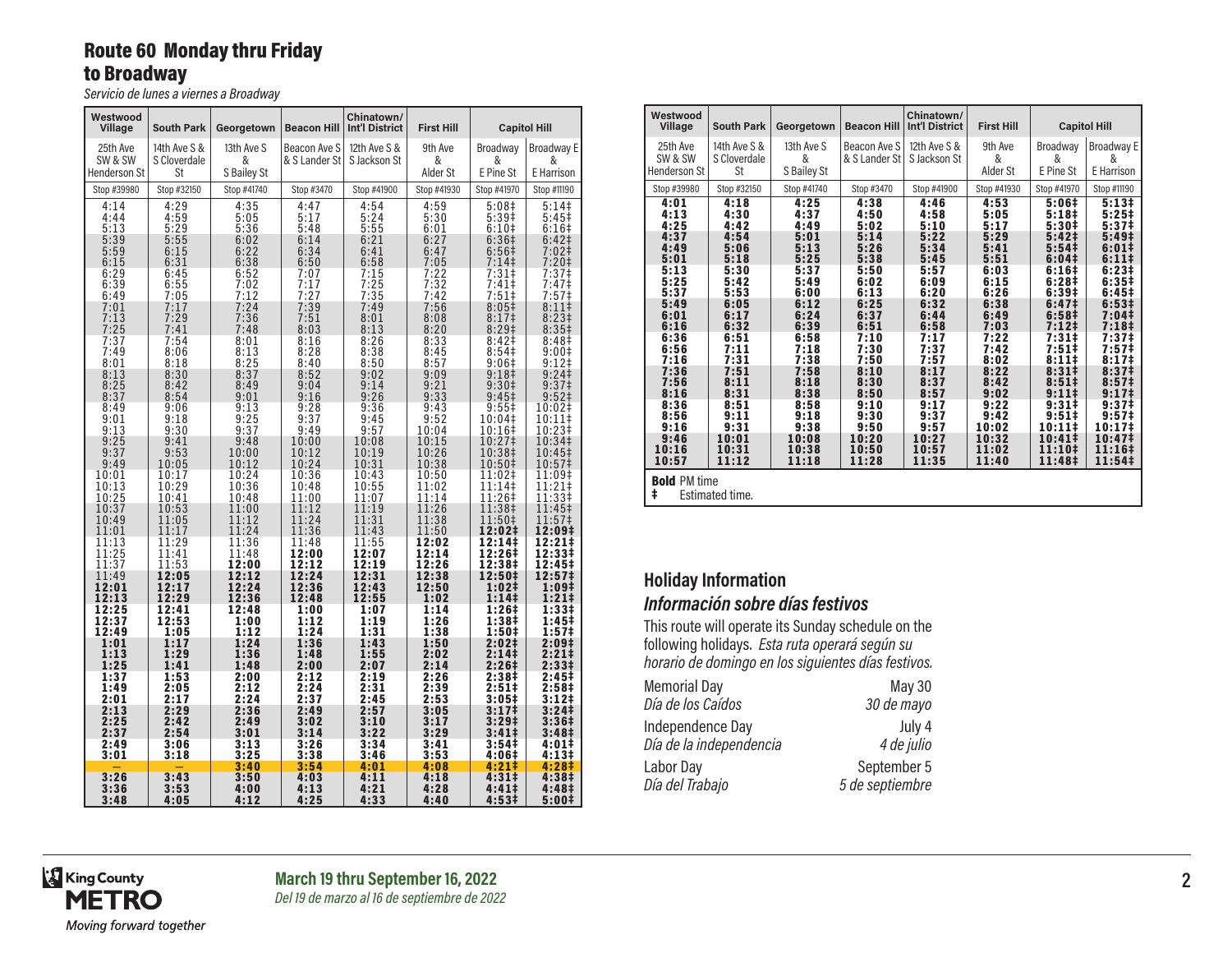## Route 60 Monday thru Friday to Westwood Village

*Servicio de lunes a viernes a Westwood Village*

|                 | <b>Capitol Hill</b>      | <b>First Hill</b>         | Chinatown/<br>Int'l District |                               | <b>Beacon Hill Georgetown</b> | <b>South Park</b>            | Westwood<br><b>Village</b>             |
|-----------------|--------------------------|---------------------------|------------------------------|-------------------------------|-------------------------------|------------------------------|----------------------------------------|
| 10th Ave E<br>& | Broadway<br>&            | 9th Ave &<br>Jefferson St | 12th Ave S &<br>S Jackson St | Beacon Ave S<br>& S Lander St | 13th Ave S<br>&               | 14th Ave S &<br>S Cloverdale | 25th Ave SW<br>& SW Trenton            |
| E Mercer St     | E Pine St                |                           |                              |                               | S Bailey St                   | St                           | St                                     |
| Stop #11191     | Stop #11070              | Stop #12910               | Stop #3700                   | Stop #3810                    | Stop #41740                   | Stop #31670                  | Stop #39976                            |
| 6:06<br>6:18    | 6:10<br>6:22             | 6:18<br>6:30              | 6:22<br>6:34                 | 6:29<br>6:41                  | 6:39<br>6:51                  | 6:45<br>6:57                 | 7:03#<br>$7:15+$                       |
| 6:30            | 6:34                     | 6:42                      | 6:46                         | 6:53                          | 7:03<br>7:15                  | 7:09<br>7:21                 | $7:27$ ‡                               |
| 6:42<br>6:54    | 6:46<br>$6:58$<br>$7:10$ | 6:54<br>7:06              | 6:58<br>7:10                 | 7:05<br>7:17                  | 7:27                          | 7:33                         | 7:39‡<br>$7:51$ <sup>‡</sup>           |
| 7:06<br>7:18    | 7:22                     | 7:18<br>7:30              | 7:22<br>7:34                 | 7:29<br>7:41                  | 7:39<br>7:51                  | 7:45<br>7:57                 | 8:03#<br>$8:15+$                       |
| 7:30            | 7:34                     | 7:42                      | 7:46                         | 7:53                          | 8:03                          | 8:09                         | 8:27 <sup>‡</sup>                      |
| 7:42            | 7:46                     | 7:54                      | 7:58                         | 8:05                          | 8:15                          | 8:21                         | 8:39‡                                  |
| 7:54<br>8:06    | 7:58<br>8:10             | 8:06<br>8:18              | 8:10<br>8:22                 | 8:17<br>8:29                  | 8:27<br>8:39                  | 8:33<br>8:45                 | 8:51<br>9:03‡                          |
| 8:18            | 8:22                     | 8:30                      | 8:34                         | 8:41                          | 8:51                          | 8:57                         | $9:15+$                                |
| 8:30            | 8:34<br>8:46             | 8:42<br>8:54              | 8:46                         | 8:53<br>9:05                  | 9:03                          | 9:09<br>9:21                 | 9:27‡                                  |
| 8:42<br>8:54    | 8:58                     | 9:06                      | 8:58<br>9:10                 | 9:17                          | 9:15<br>9:27                  | 9:33                         | 9:39‡<br>$9:51$ ‡                      |
| 9:06            | 9:10                     | 9:18                      | 9:22                         | 9:29                          | 9:39                          | 9:45                         | 10:03‡                                 |
| 9:18<br>9:30    | 9:22<br>9:34             | 9:30<br>9:42              | 9:34<br>9:46                 | 9:41<br>9:53                  | 9:51<br>10:03                 | 9:57<br>10:09                | 10:15‡<br>10:27‡                       |
| 9:42            | 9:46                     | 9:54                      | 9:58                         | 10:05                         | 10:15                         | 10:21                        | 10:39‡                                 |
| 9:54            | 9:58                     | 10:06                     | 10:10                        | 10:17                         | 10:27                         | 10:33                        | 10:51‡                                 |
| 10:06<br>10:18  | 10:10<br>10:22           | 10:18<br>10:30            | 10:22<br>10:34               | 10:29<br>10:41                | 10:39<br>10:51                | 10:45<br>10:57               | 11:03‡<br>11:17‡                       |
| 10:30           | 10:34                    | 10:42                     | 10:46                        | 10:53                         | 11:03                         | 11:09                        | 11:29‡                                 |
| 10:42           | 10:46                    | 10:54                     | 10:58                        | 11:05                         | 11:16                         | 11:23                        | 11:43‡                                 |
| 10:54<br>11:06  | 10:58<br>11:10           | 11:06<br>11:19            | 11:11<br>11:24               | 11:19<br>11:32                | 11:30<br>11:43                | 11:37<br>11:50               | 11:57‡<br>12:10‡                       |
| 11:18           | 11:22                    | 11:31                     | 11:36                        | 11:44                         | 11:55                         | 12:02                        | 12:22‡                                 |
| 11:30<br>11:42  | 11:34<br>11:46           | 11:43<br>11:55            | 11:48<br>12:00               | 11:56<br>12:08                | 12:07<br>12:19                | 12:14<br>12:26               | 12:34‡<br>12:46‡                       |
| 11:54           | 11:58                    | 12:07                     | 12:12                        | 12:20                         | 12:31                         | 12:38                        | 12:58‡                                 |
| 12:06           | 12:10                    | 12:19                     | 12:24                        | 12:32                         | 12:43                         | 12:50                        | 1:10‡                                  |
| 12:18<br>12:30  | 12:22<br>12:34           | 12:31<br>12:43            | 12:36<br>12:48               | 12:44<br>12:56                | 12:55<br>1:07                 | 1:02<br>1:14                 | 1:22‡<br>1:34‡                         |
| 12:42           | 12:46                    | 12:55                     | 1:00                         | 1:08                          | 1:19                          | 1:26                         | 1:46‡                                  |
| 12:54<br>1:06   | 12:58<br>1:10            | 1:07<br>1:19              | 1:12<br>1:24                 | 1:20<br>1:32                  | 1:31<br>1:43                  | 1:38<br>1:50                 | 1:58‡<br>2:10‡                         |
| 1:18            | 1:22                     | 1:31                      | 1:36                         | 1:44                          | 1:55                          | 2:02                         | 2:221                                  |
| 1:30            | 1:34                     | 1:43                      | 1:48                         | 1:56                          | 2:07                          | 2:14                         | 2:34 <sup>‡</sup>                      |
| 1:42<br>1:54    | 1:46<br>1:58             | 1:55<br>2:07              | 2:00<br>2:12                 | 2:08<br>2:20                  | 2:19<br>2:31                  | 2:26<br>2:38                 | 2:48 <sup>‡</sup><br>3:00‡             |
| 2:06            | 2:10                     | 2:19                      | 2:24                         | 2:32                          | 2:46                          | 2:53                         | 3:15 <sup>‡</sup>                      |
| 2:18<br>2:30    | 2:22<br>2:34             | 2:31<br>2:45              | 2:36<br>2:50                 | 2:46<br>3:00                  | 3:00<br>3:14                  | 3:07<br>3:21                 | 3:28 <sup>‡</sup><br>3:42‡             |
| 2:42            | 2:46                     | 2:57                      | 3:02                         | 3:12                          | 3:25                          | 3:32                         | 3:53 <sup>‡</sup>                      |
| 2:54            | 2:58                     | 3:09                      | 3:14                         | 3:22                          | 3:35                          | 3:42                         | 4:04‡                                  |
| 3:06<br>3:18    | 3:10<br>3:22             | 3:21<br>3:33              | 3:26<br>3:38                 | 3:34<br>3:46                  | 3:47<br>4:00                  | 3:53<br>4:06                 | 4:15‡<br>4:28‡                         |
| 3:30            | 3:34                     | 3:45                      | 3:51                         | 4:01                          | 4:15                          | 4:21                         | 4:43‡                                  |
| 3:42            | 3:47                     | 3:58                      | 4:04                         | 4:14                          | 4:28                          | 4:34                         | 4:56‡                                  |
| 3:54<br>4:06    | 3:59<br>4:11             | 4:10<br>4:22              | 4:16<br>4:28                 | 4:26<br>4:38                  | 4:40<br>4:52                  | 4:46<br>4:58                 | 5:08‡<br>5:20‡                         |
| 4:18            | 4:23                     | 4:34                      | 4:40                         | 4:50                          | 5:04                          | 5:10                         | 5:32‡                                  |
| 4:30<br>4:42    | 4:35<br>4:47             | 4:46<br>4:58              | 4:52<br>5:04                 | 5:02<br>5:14                  | 5:16<br>5:28                  | 5:22<br>5:34                 | 5:44 <sup>‡</sup><br>5:56 <sup>‡</sup> |

| <b>Capitol Hill</b>                                                                                                                                                                      |                                                                                                                                                                                           | <b>First Hill</b>                                                                                                                                                                         | Chinatown/<br><b>Int'l District</b>                                                                                                                                                       |                                                                                                                                                                                           | <b>Beacon Hill Georgetown</b>                                                                                                                                                              | <b>South Park</b>                                                                                                                                                                          | Westwood<br>Village                                                                                                                                                                                                                                                                                         |
|------------------------------------------------------------------------------------------------------------------------------------------------------------------------------------------|-------------------------------------------------------------------------------------------------------------------------------------------------------------------------------------------|-------------------------------------------------------------------------------------------------------------------------------------------------------------------------------------------|-------------------------------------------------------------------------------------------------------------------------------------------------------------------------------------------|-------------------------------------------------------------------------------------------------------------------------------------------------------------------------------------------|--------------------------------------------------------------------------------------------------------------------------------------------------------------------------------------------|--------------------------------------------------------------------------------------------------------------------------------------------------------------------------------------------|-------------------------------------------------------------------------------------------------------------------------------------------------------------------------------------------------------------------------------------------------------------------------------------------------------------|
| 10th Ave E<br>&<br>E Mercer St                                                                                                                                                           | Broadway<br>&<br>E Pine St                                                                                                                                                                | 9th Ave &<br>Jefferson St                                                                                                                                                                 | 12th Ave S &<br>S Jackson St                                                                                                                                                              | Beacon Ave S<br>& S Lander St                                                                                                                                                             | 13th Ave S<br>&<br>S Bailey St                                                                                                                                                             | 14th Ave S &<br>S Cloverdale<br>St                                                                                                                                                         | 25th Ave SW<br>& SW Trenton<br>St                                                                                                                                                                                                                                                                           |
| Stop #11191                                                                                                                                                                              | Stop #11070                                                                                                                                                                               | Stop #12910                                                                                                                                                                               | Stop #3700                                                                                                                                                                                | Stop #3810                                                                                                                                                                                | Stop #41740                                                                                                                                                                                | Stop #31670                                                                                                                                                                                | Stop #39976                                                                                                                                                                                                                                                                                                 |
| 4:54<br>5:06<br>5:18<br>5:30<br>5:42<br>5:54<br>6:06<br>6:18<br>6:34<br>6:54<br>7:14<br>7:34<br>7:54<br>8:14<br>8:34<br>8:54<br>9:14<br>9:34<br>9:59<br>10:29<br>11:01<br>11:36<br>12:11 | 4:59<br>5:11<br>5:23<br>5:35<br>5:47<br>5:58<br>6:10<br>6:22<br>6:38<br>6:58<br>7:18<br>7:38<br>7:58<br>8:18<br>8:38<br>8:58<br>9:18<br>9:38<br>10:03<br>10:33<br>11:05<br>11:40<br>12:15 | 5:10<br>5:22<br>5:34<br>5:46<br>5:58<br>6:09<br>6:21<br>6:33<br>6:49<br>7:09<br>7:26<br>7:46<br>8:06<br>8:26<br>8:46<br>9:06<br>9:26<br>9:46<br>10:11<br>10:41<br>11:13<br>11:48<br>12:23 | 5:16<br>5:28<br>5:40<br>5:51<br>6:03<br>6:14<br>6:26<br>6:38<br>6:54<br>7:13<br>7:30<br>7:50<br>8:10<br>8:30<br>8:50<br>9:10<br>9:30<br>9:50<br>10:15<br>10:45<br>11:17<br>11:52<br>12:27 | 5:26<br>5:38<br>5:50<br>6:00<br>6:12<br>6:23<br>6:35<br>6:47<br>7:03<br>7:20<br>7:37<br>7:57<br>8:17<br>8:37<br>8:57<br>9:17<br>9:37<br>9:57<br>10:22<br>10:52<br>11:24<br>11:59<br>12:34 | 5:40<br>5:51<br>6:01<br>6:11<br>6:23<br>6:34<br>6:46<br>6:58<br>7:14<br>7:31<br>7:48<br>8:08<br>8:28<br>8:47<br>9:07<br>9:27<br>9:47<br>10:07<br>10:32<br>11:02<br>11:34<br>12:09<br>12:44 | 5:46<br>5:57<br>6:07<br>6:17<br>6:29<br>6:40<br>6:52<br>7:04<br>7:20<br>7:37<br>7:54<br>8:14<br>8:34<br>8:52<br>9:12<br>9:32<br>9:52<br>10:12<br>10:37<br>11:07<br>11:39<br>12:14<br>12:49 | 6:07 <sup>‡</sup><br>6:18 <sup>‡</sup><br>6:28 <sup>‡</sup><br>6:38 <sup>‡</sup><br>6:50#<br>7:01‡<br>7:11‡<br>7:22‡<br>7:38‡<br>$7:55\ddagger$<br>8:12#<br>8:32#<br>8:49‡<br>$9:07\ddagger$<br>9:27 <sup>‡</sup><br>9:47‡<br>10:07‡<br>10:27‡<br>10:52‡<br>11:22‡<br>11:54‡<br>12:29‡<br>1:04 <sup>‡</sup> |
| <b>Bold PM time</b><br>ŧ                                                                                                                                                                 | Estimated time.                                                                                                                                                                           |                                                                                                                                                                                           |                                                                                                                                                                                           |                                                                                                                                                                                           |                                                                                                                                                                                            |                                                                                                                                                                                            |                                                                                                                                                                                                                                                                                                             |

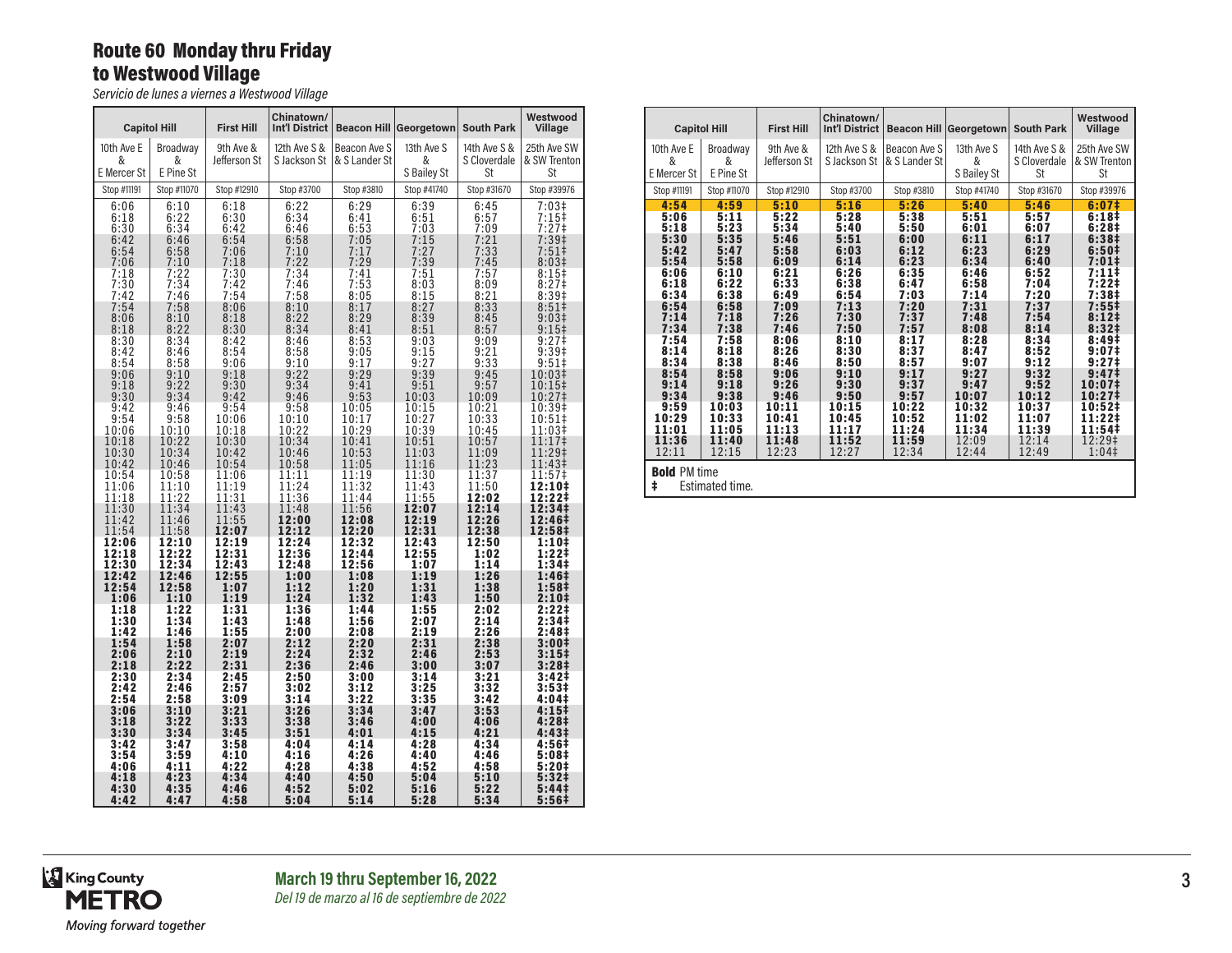## Route 60 Saturday to Broadway

*Servicio de al sábado a Broadway*

| Westwood<br>Village                                                                                                                                                                                                                                                                                                | South Park                                                                                                                                                                                                                                                                                                          | Georgetown                                                                                                                                                                                                                                                                                                          | <b>Beacon Hill</b>                                                                                                                                                                                                                                                                                                  | Chinatown/<br>Int'l District                                                                                                                                                                                                                                                                                        | <b>First Hill</b>                                                                                                                                                                                                                                                                                                    |                                                                                                                                                                                                                                                                                                                                                                                                                                                             | <b>Capitol Hill</b>                                                                                                                                                                                                                                                                                                                                                                                                                                                                                  |  |
|--------------------------------------------------------------------------------------------------------------------------------------------------------------------------------------------------------------------------------------------------------------------------------------------------------------------|---------------------------------------------------------------------------------------------------------------------------------------------------------------------------------------------------------------------------------------------------------------------------------------------------------------------|---------------------------------------------------------------------------------------------------------------------------------------------------------------------------------------------------------------------------------------------------------------------------------------------------------------------|---------------------------------------------------------------------------------------------------------------------------------------------------------------------------------------------------------------------------------------------------------------------------------------------------------------------|---------------------------------------------------------------------------------------------------------------------------------------------------------------------------------------------------------------------------------------------------------------------------------------------------------------------|----------------------------------------------------------------------------------------------------------------------------------------------------------------------------------------------------------------------------------------------------------------------------------------------------------------------|-------------------------------------------------------------------------------------------------------------------------------------------------------------------------------------------------------------------------------------------------------------------------------------------------------------------------------------------------------------------------------------------------------------------------------------------------------------|------------------------------------------------------------------------------------------------------------------------------------------------------------------------------------------------------------------------------------------------------------------------------------------------------------------------------------------------------------------------------------------------------------------------------------------------------------------------------------------------------|--|
| 25th Ave<br>SW & SW<br>Henderson<br>St                                                                                                                                                                                                                                                                             | 14th Ave S &<br>S Cloverdale<br>St                                                                                                                                                                                                                                                                                  | 13th Ave S<br>&<br>S Bailey St                                                                                                                                                                                                                                                                                      | Beacon Ave S<br>& S Lander St                                                                                                                                                                                                                                                                                       | 12th Ave S &<br>S Jackson St                                                                                                                                                                                                                                                                                        | 9th Ave<br>&<br>Alder St                                                                                                                                                                                                                                                                                             | Broadway<br>&<br>E Pine St                                                                                                                                                                                                                                                                                                                                                                                                                                  | <b>Broadway E</b><br>&<br>E Harrison                                                                                                                                                                                                                                                                                                                                                                                                                                                                 |  |
| Stop #39980                                                                                                                                                                                                                                                                                                        | Stop #32150                                                                                                                                                                                                                                                                                                         | Stop #41740                                                                                                                                                                                                                                                                                                         | Stop #3470                                                                                                                                                                                                                                                                                                          | Stop #41900                                                                                                                                                                                                                                                                                                         | Stop #41930                                                                                                                                                                                                                                                                                                          | Stop #41970                                                                                                                                                                                                                                                                                                                                                                                                                                                 | Stop #11190                                                                                                                                                                                                                                                                                                                                                                                                                                                                                          |  |
| 5:19<br>5:49<br>6:19<br>6:49<br>7:19<br>7:49<br>8:19<br>8:49<br>9:19<br>9:49<br>10:19<br>10:49<br>11:19<br>11:49<br>12:19<br>12:49<br>1:09<br>1:29<br>1:49<br>2:09<br>2:29<br>2:49<br>3:09<br>3:29<br>3:49<br>4:09<br>4:29<br>4:49<br>5:18<br>5:47<br>6:17<br>6:47<br>7:17<br>7:47<br>8:17<br>8:47<br>9:17<br>9:47 | 5:34<br>6:04<br>6:34<br>7:04<br>7:34<br>8:04<br>8:34<br>9:04<br>9:35<br>10:05<br>10:35<br>11:05<br>11:35<br>12:05<br>12:35<br>1:05<br>1:25<br>1:45<br>2:05<br>2:25<br>2:45<br>3:05<br>3:25<br>3:45<br>4:05<br>4:25<br>4:45<br>5:05<br>5:34<br>6:03<br>6:33<br>7:03<br>7:32<br>8:02<br>8:32<br>9:02<br>9:32<br>10:02 | 5:41<br>6:11<br>6:41<br>7:11<br>7:41<br>8:11<br>8:41<br>9:11<br>9:42<br>10:12<br>10:42<br>11:12<br>11:42<br>12:12<br>12:42<br>1:12<br>1:32<br>1:52<br>2:12<br>2:32<br>2:52<br>3:12<br>3:32<br>3:52<br>4:12<br>4:32<br>4:52<br>5:12<br>5:41<br>6:10<br>6:40<br>7:10<br>7:39<br>8:09<br>8:39<br>9:09<br>9:39<br>10:09 | 5:51<br>6:21<br>6:51<br>7:21<br>7:51<br>8:21<br>8:52<br>9:22<br>9:53<br>10:23<br>10:53<br>11:23<br>11:53<br>12:23<br>12:53<br>1:23<br>1:43<br>2:03<br>2:23<br>2:43<br>3:03<br>3:23<br>3:43<br>4:03<br>4:23<br>4:43<br>5:03<br>5:23<br>5:52<br>6:20<br>6:50<br>7:20<br>7:49<br>8:19<br>8:49<br>9:19<br>9:49<br>10:19 | 5:58<br>6:28<br>6:58<br>7:28<br>7:58<br>8:28<br>9:00<br>9:30<br>10:01<br>10:31<br>11:01<br>11:31<br>12:02<br>12:32<br>1:02<br>1:32<br>1:51<br>2:11<br>2:31<br>2:51<br>3:11<br>3:31<br>3:51<br>4:11<br>4:31<br>4:51<br>5:11<br>5:31<br>6:00<br>6:28<br>6:57<br>7:27<br>7:56<br>8:26<br>8:56<br>9:26<br>9:56<br>10:26 | 6:03<br>6:33<br>7:03<br>7:33<br>8:03<br>8:33<br>9:05<br>9:36<br>10:07<br>10:37<br>11:07<br>11:37<br>12:09<br>12:39<br>1:09<br>1:39<br>1:58<br>2:18<br>2:38<br>2:58<br>3:18<br>3:37<br>3:57<br>4:17<br>4:37<br>4:57<br>5:17<br>5:37<br>6:06<br>6:34<br>7:03<br>7:33<br>8:02<br>8:31<br>9:01<br>9:31<br>10:01<br>10:31 | 6:09#<br>6:39‡<br>$7:09$ ‡<br>7:39 <sup>‡</sup><br>8:09#<br>8:39 <sup>‡</sup><br>9:12<br>9:43 <sup>‡</sup><br>10:14‡<br>10:44‡<br>11:14‡<br>11:45‡<br>12:17‡<br>12:47‡<br>1:17 <sup>‡</sup><br>1:47 <sup>‡</sup><br>2:06‡<br>2:26 <sup>‡</sup><br>2:45 <sup>‡</sup><br>3:05 <sup>‡</sup><br>$3:25+$<br>3:44‡<br>4:04‡<br>4:24‡<br>4:44‡<br>5:04‡<br>$5:24$ ‡<br>5:44‡<br>6:13‡<br>6:41#<br>7:09‡<br>7:39#<br>8:08<br>8:37<br>9:07<br>9:37<br>10:07<br>10:37 | 6:14<br>$6:44\ddagger$<br>7:14<br>7:44 <sup>‡</sup><br>8:14<br>8:44 <sup>‡</sup><br>$9:17$ ‡<br>9:48 <sup>‡</sup><br>10:19‡<br>10:49‡<br>11:19‡<br>11:51‡<br>12:23‡<br>12:53‡<br>1:23‡<br>1:53‡<br>2:12 <sup>‡</sup><br>2:32‡<br>2:52 <sup>‡</sup><br>$3:12+$<br>3:32 <sup>‡</sup><br>$3:51+$<br>4:111<br>4:31 <sup>‡</sup><br>4:51#<br>5:111<br>5:31#<br>$5:51\ddagger$<br>6:20 <sup>‡</sup><br>6:47 <sup>‡</sup><br>$7:14+$<br>7:44 <sup>‡</sup><br>8:13<br>8:42<br>9:12<br>9:42<br>10:12<br>10:42 |  |
| 10:17<br>10:47                                                                                                                                                                                                                                                                                                     | 10:32<br>11:02                                                                                                                                                                                                                                                                                                      | 10:39<br>11:09                                                                                                                                                                                                                                                                                                      | 10:49<br>11:19                                                                                                                                                                                                                                                                                                      | 10:56<br>11:26                                                                                                                                                                                                                                                                                                      | 11:01<br>11:31                                                                                                                                                                                                                                                                                                       | 11:07<br>11:37                                                                                                                                                                                                                                                                                                                                                                                                                                              | 11:12<br>11:42                                                                                                                                                                                                                                                                                                                                                                                                                                                                                       |  |
| <b>Bold PM time</b><br>ŧ<br>Estimated time.                                                                                                                                                                                                                                                                        |                                                                                                                                                                                                                                                                                                                     |                                                                                                                                                                                                                                                                                                                     |                                                                                                                                                                                                                                                                                                                     |                                                                                                                                                                                                                                                                                                                     |                                                                                                                                                                                                                                                                                                                      |                                                                                                                                                                                                                                                                                                                                                                                                                                                             |                                                                                                                                                                                                                                                                                                                                                                                                                                                                                                      |  |

# Route 60 Saturday to Westwood Village

*Servicio de al sábado a Westwood Village*

| <b>Capitol Hill</b> |                 | <b>First Hill</b> | Chinatown/<br><b>Int'l District</b> | <b>Beacon Hill</b> | Georgetown     | <b>South Park</b> | Westwood<br><b>Village</b>             |
|---------------------|-----------------|-------------------|-------------------------------------|--------------------|----------------|-------------------|----------------------------------------|
| 10th Ave E          | Broadway        | 9th Ave &         | 12th Ave S &                        | Beacon Ave S       | 13th Ave S     | 14th Ave S &      | 25th Ave                               |
| &                   | &               | Jefferson St      | S Jackson St                        | & S Lander St      | &              | S Cloverdale      | SW & SW                                |
| E Mercer St         | E Pine St       |                   |                                     |                    | S Bailey St    | St                | <b>Trenton St</b>                      |
| Stop #11191         | Stop #11070     | Stop #12910       | Stop #3700                          | Stop #3810         | Stop #41740    | Stop #31670       | Stop #39976                            |
| 5:40                | 5:43            | 5:49              | 5:53                                | 5:59               | 6:09           | 6:14              | 6:31                                   |
| 6:10<br>6:39        | 6:13<br>6:42    | 6:19<br>6:48      | 6:23<br>6:52                        | 6:29<br>6:58       | 6:39<br>7:08   | 6:44<br>7:13      | 7:01<br>$7:30+$                        |
| 7:08                | 7:11            | 7:17              | 7:21                                | 7:27               | 7:37           | 7:42              | 7:59‡                                  |
| 7:38                | 7:41            | 7:47              | 7:51                                | 7:57               | 8:07           | 8:12              | 8:29 <sup>‡</sup>                      |
| 8:06                | 8:09            | 8:15              | 8:19                                | 8:25               | 8:35           | 8:40              | 8:58 <sup>‡</sup>                      |
| 8:33<br>9:01        | 8:36<br>9:04    | 8:44<br>9:12      | 8:49<br>9:17                        | 8:55<br>9:24       | 9:05<br>9:34   | 9:10<br>9:39      | 9:28 <sup>‡</sup><br>9:57 <sup>‡</sup> |
| 9:31                | 9:35            | 9:43              | 9:48                                | 9:55               | 10:05          | 10:10             | 10:28‡                                 |
| 10:00               | 10:04           | 10:12             | 10:17                               | 10:24              | 10:34          | 10:39             | 10:57‡                                 |
| 10:31               | 10:35           | 10:43             | 10:48                               | 10:55              | 11:06          | 11:12             | 11:30‡                                 |
| 11:00<br>11:29      | 11:04<br>11:33  | 11:13<br>11:42    | 11:18<br>11:47                      | 11:25<br>11:54     | 11:37<br>12:06 | 11:43<br>12:12    | 12:01‡<br>12:30‡                       |
| 11:57               | 12:01           | 12:10             | 12:15                               | 12:22              | 12:34          | 12:40             | 12:58‡                                 |
| 12:27               | 12:31           | 12:40             | 12:45                               | 12:52              | 1:04           | 1:10              | 1:28‡                                  |
| 12:57<br>1:16       | 1:01<br>1:21    | 1:10<br>1:30      | 1:15<br>1:35                        | 1:22<br>1:42       | 1:34<br>1:54   | 1:40<br>2:00      | 1:58‡<br>2:18‡                         |
| 1:36                | 1:41            | 1:50              | 1:55                                | 2:02               | 2:14           | 2:20              | 2:38‡                                  |
| 1:56                | 2:01            | 2:10              | 2:15                                | 2:22               | 2:34           | 2:40              | 2:58‡                                  |
| 2:16<br>2:36        | 2:21<br>2:41    | 2:30<br>2:50      | 2:35<br>2:55                        | 2:42<br>3:02       | 2:54<br>3:14   | 3:00<br>3:20      | 3:18‡<br>3:38 <sup>‡</sup>             |
| 2:56                | 3:01            | 3:10              | 3:15                                | 3:22               | 3:34           | 3:40              | 3:58‡                                  |
| 3:16                | 3:21            | 3:30              | 3:35                                | 3:42               | 3:54           | 4:00              | 4:18‡                                  |
| 3:36                | 3:41            | 3:50              | 3:55                                | 4:02               | 4:14           | 4:20              | 4:38‡                                  |
| 3:56<br>4:16        | 4:01<br>4:21    | 4:10<br>4:30      | 4:15<br>4:35                        | 4:22<br>4:42       | 4:34<br>4:54   | 4:40<br>5:00      | 4:58‡<br>5:18‡                         |
| 4:36                | 4:41            | 4:50              | 4:55                                | 5:02               | 5:14           | 5:20              | 5:38‡                                  |
| 4:57                | 5:02            | 5:11              | 5:16                                | 5:23               | 5:35           | 5:41              | 5:59 <sup>‡</sup>                      |
| 5:27<br>5:57        | 5:32<br>6:02    | 5:41<br>6:10      | 5:46<br>6:14                        | 5:53<br>6:21       | 6:05<br>6:33   | 6:10<br>6:38      | 6:28‡<br>6:56‡                         |
| 6:29                | 6:34            | 6:42              | 6:46                                | 6:53               | 7:03           | 7:08              | 7:26‡                                  |
| 7:01                | 7:06            | 7:14              | 7:18                                | 7:25               | 7:35           | 7:39              | 7:57‡                                  |
| 7:32                | 7:37            | 7:45<br>8:14      | 7:49<br>8:18                        | 7:55<br>8:24       | 8:05           | 8:09<br>8:38      | 8:27                                   |
| 8:02<br>8:32        | 8:07<br>8:37    | 8:44              | 8:48                                | 8:54               | 8:34<br>9:04   | 9:08              | 8:56<br>9:26                           |
| 9:02                | 9:07            | 9:14              | 9:18                                | 9:24               | 9:34           | 9:38              | 9:56                                   |
| 9:35                | 9:38            | 9:45              | 9:49                                | 9:55               | 10:05          | 10:09             | 10:27                                  |
| 10:07<br>10:37      | 10:10<br>10:40  | 10:17<br>10:47    | 10:21<br>10:51                      | 10:27<br>10:57     | 10:37<br>11:07 | 10:41<br>11:11    | 10:59<br>11:29                         |
| 11:07               | 11:10           | 11:17             | 11:21                               | 11:27              | 11:37          | 11:41             | 11:59                                  |
| 11:37               | 11:40           | 11:47             | 11:51                               | 11:57              | 12:07          | 12:11             | 12:29                                  |
| 12:07               | 12:10           | 12:17             | 12:21                               | 12:27              | 12:37          | 12:41             | 12:59                                  |
| <b>Bold PM time</b> |                 |                   |                                     |                    |                |                   |                                        |
| ŧ                   | Estimated time. |                   |                                     |                    |                |                   |                                        |